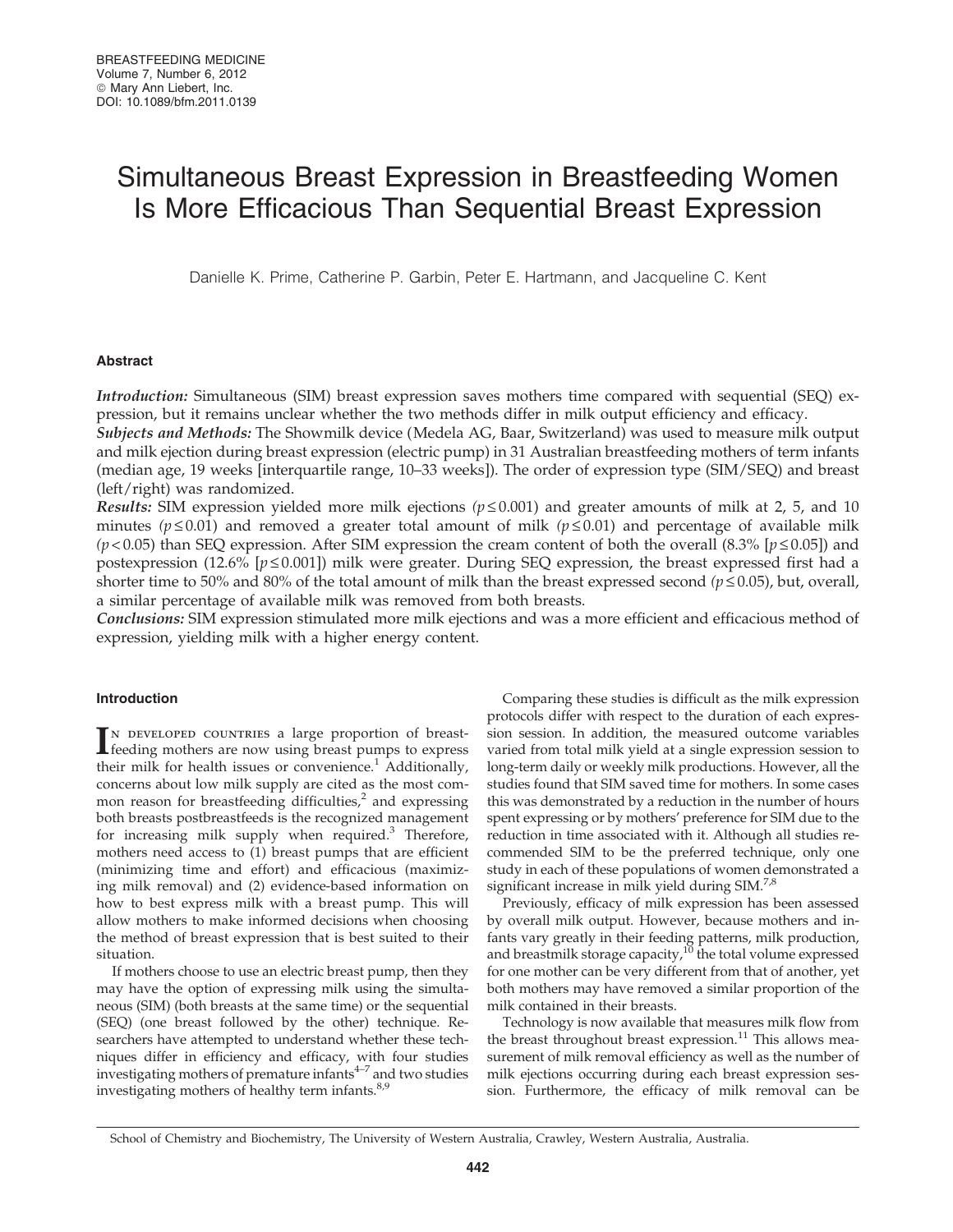measured by not only the total volume of milk expressed, but also by calculating for each mother the amount of milk available in the breast prior to expression and what proportion of that milk is removed by the expression.

The aim of this study was to investigate with modern technology whether milk removal with an electric breast pump was significantly different during SIM compared with SEQ expression. Our outcome measures included milk removal efficiency, efficacy, number of milk ejections, and milk cream content. Furthermore, we aimed to determine whether any differences existed during SEQ expression between the breast that was expressed first compared with the breast that was expressed second.

## Subjects and Methods

#### **Subjects**

Healthy Australian breastmilk-feeding mothers  $(n=31)$  of term infants were recruited through local Community Health Nurses, the Australian Breastfeeding Association (Western Australia Branch), or advertisements on the Web site of The University of Western Australia. To be eligible for participation, mothers needed to have an established milk supply and have no concerns about their milk production. The mothers in this study were exclusively breastfeeding, breastfeeding and expressing, or exclusively expressing breastmilk. All mothers supplied written, informed consent to participate in the study, which was approved by the Human Research Ethics Committee at The University of Western Australia.

The mothers attended The University of Western Australia research room at the Breast Feeding Centre of Western Australia at King Edward Memorial Hospital for Women (Subiaco, Perth, WA, Australia) for two study sessions occurring within 5 weeks of each other. During one session both breasts were expressed simultaneously (SIM technique), and during the other session the breasts were expressed sequentially (SEQ technique). The order of SIM or SEQ was randomized by allocating SIM on the first visit for every alternate mother as they were enrolled, and the order of the breast that was expressed first during SEQ was randomized by allocating the left breast as the first to be expressed for every alternate SEQ session. There was no prescribed interval since the previous breastfeed or expression before the study session.

#### Breast expression

An electric breast pump (Symphony®; Medela AG, Baar, Switzerland) and standard 24-mm breastshields were used. The stimulation pattern (120 cycles per minute) was applied by the pump at a vacuum chosen by the mother until milk ejection was detected by the mother's sensation or a marked increase in milk flow was noted or for a maximum of 2 minutes. The pump was then changed to the expression pattern (54–78 cycles per minute), and the vacuum was adjusted to the mother's maximum comfortable vacuum, for each breast. Expression continued for 15 minutes after the first milk flow was recorded, both during SIM and for each breast during SEQ. All equipment in contact with breastmilk was sterilized before use, and the expressed milk was returned to the mother.

As described previously<sup>11</sup> milk was conveyed via a connecting tube from the breastshield to one of three bottles placed on the weigh platform of a continuous weigh balance

(Showmilk; Medela AG). The length of the connecting tube was adjusted to remove loops and avoid pooling to ensure unimpeded flow of milk from the breastshield to the bottles on the balance. The first 1 mL (first milk) was collected into the first bottle, the bulk of the milk was collected into the second bottle (expressed milk), and the last milk expressed was collected into the third bottle (last milk).

The Showmilk device measures the cumulative weight of milk at 50 Hz with a resolution of 0.1 g and accuracy  $\pm$  0.02% to a maximum of 2 kg. It also has two analog sensor inputs that were used to measure breast pump vacuum. The Showmilk was connected to a computer using a USB interface that included interactive software (Showmilk version 1.3.1.2, 2007–  $2008$ ;  $\odot$  Medela AG) to allow real-time visualization of not only the cumulative weight of milk but also the derivative, which is the flow rate of the milk. Recorded data were deidentified, saved, and exported. Using a purpose-built macro (Carag AG, Baar), the data were then imported into a spreadsheet (Microsoft® Office Excel 2010; Microsoft, Redmond, WA) for analysis. Cumulative weight measurements were sampled at 10 Hz, and the derivative (rate of milk flow, in g/second) was calculated and graphed. Peaks in flow rate that have a steep incline followed by a slower decline typify a milk ejection, $11$  and thus milk ejections can be quantified visually. This typical shape helps to differentiate a physiological flow rate increase resulting from a milk ejection from an artifact such as pooling of milk in the shield that is released intermittently.

## Measurement of 24-hour milk production and calculation of storage capacity of the breast

Milk production was measured by the mothers over a 24– 28-hour period of breastfeeding and/or expressing in their own homes at their convenience within 2 weeks of the first and last study sessions. Mothers test-weighed their infants before and after each breastfeed, or weighed the bottle before and after each expression, from each breast.<sup>12</sup> During this period, mothers hand-expressed small milk samples (< 1 mL) into 5-mL polypropylene vials (Disposable Products, Adelaide, Australia), immediately before and after each breastfeed or expression. The breastfeed volumes and cream contents of the milk samples (measured by the creamatocrit method<sup>13</sup> on the Creamatocrit Plus<sup>TM</sup> device<sup>14</sup> [Medela Inc., McHenry, IL]) were used to calculate the breastfeeding storage capacity as described previously.<sup>15</sup> Before and after each pumping session the mothers hand-expressed small milk samples (<1 mL) from the breast being expressed. The cream content of these milk samples and volume of the expressions, combined with the data from the 24-hour period, were used to calculate the potential storage capacity of the breast as described previously,<sup>15</sup> and the cream content of the initial milk sample was used to calculate the degree of fullness of the breast at the beginning of the pumping session.<sup>15</sup> Multiplication of the degree of fullness by the potential storage capacity gave the amount of milk available in the breast before the experimental expression sessions.<sup>15</sup> The amount of milk expressed as a percentage of the amount of milk available gave a measure of the efficacy of the expression session.

When a mother chose not to measure her milk production over a 24-hour period, the cream content of the milk samples expressed before and after each study session and the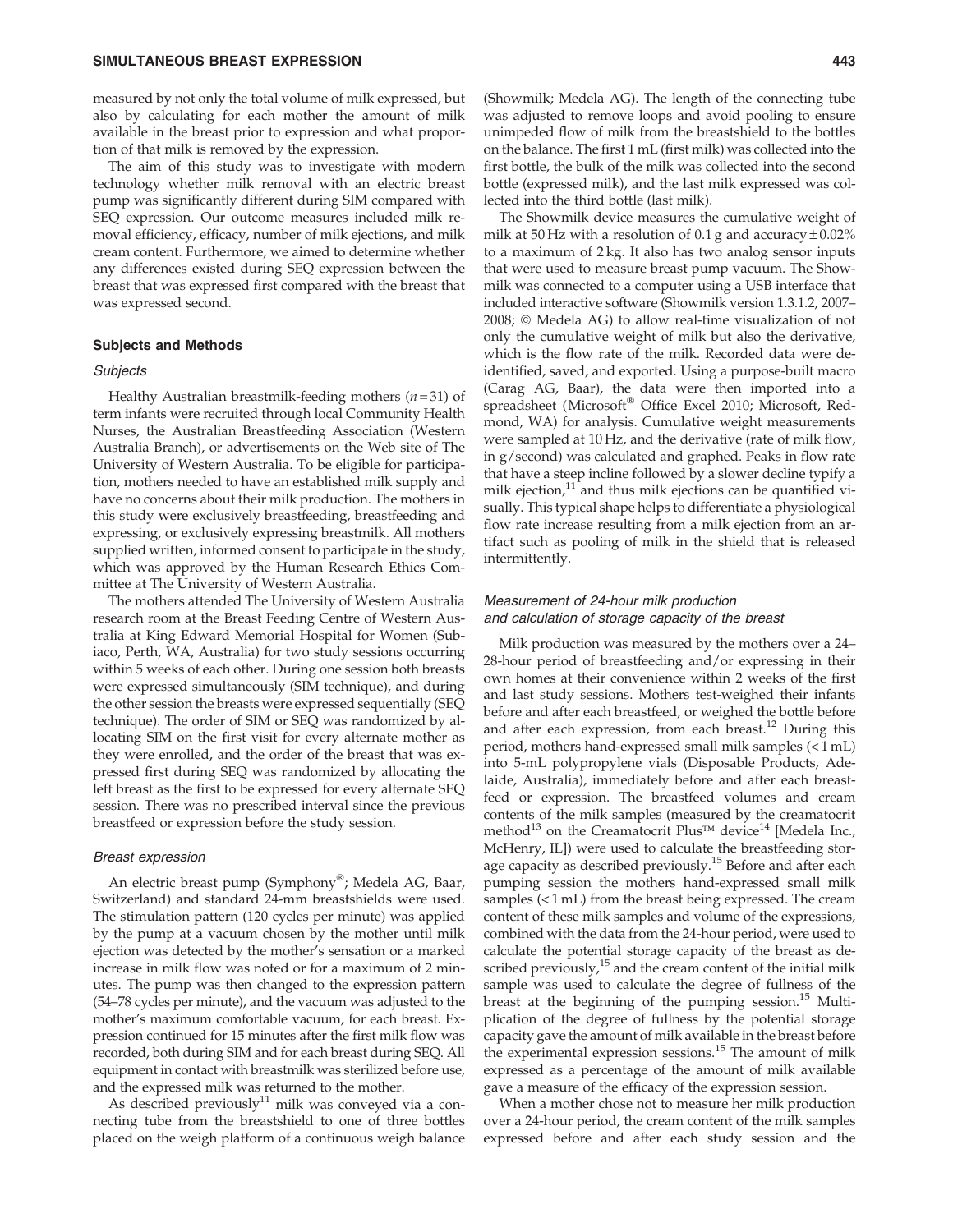volumes expressed during those study sessions were used to calculate the potential storage capacity of the breasts.

#### Statistical analysis

All analyses were performed using R version 2.10.1 for Windows<sup>16</sup> and the package nlme.<sup>17</sup> Data exploration consisted of box plots and descriptive statistics. Milk production between breasts was compared using paired Student's t tests. Effect of expression type (SIM vs. SEQ) on the expression variables was assessed using linear mixed-effects models, with fixed effects of expression type, feed order (breast expressed first vs. second), and breast (left vs. right) and random effects of different baseline levels for each participant. Appropriateness of models was assessed visually from residual plots. Summary statistics are presented as mean ± SD values unless otherwise stated. Differences were considered to be significant at  $p < 0.05$ .

## **Results**

Table 1 summarizes the demographic data of 30 of the 31 fully or partially breastfeeding mothers (one mother did not complete the questionnaire). Table 1 also includes the milk production characteristics of the 25 mothers completing their 24-hour milk production measurements (six mothers did not complete this measurement). The potential breast storage capacity (based on the expression data) was calculated for all mothers  $(n=31)$ . There were equal numbers of male and female infants, and the majority of mothers were primiparous (70%). There was no significant difference between the left and right breasts in milk production, average breastfeed or expression amount, or breastfeeding or potential storage capacity. The potential storage capacity was greater than the breastfeeding storage capacity for some mothers, and there was an overall difference  $(p < 0.05)$  (Table 1).

#### SIM compared with SEQ expression

The expression characteristics for SIM and SEQ are shown in Table 2. Prior to breast expression, mothers had a similar

Table 1. Demographics and Milk Production **CHARACTERISTICS** 

|                                      | Median (interquartile<br>range) |
|--------------------------------------|---------------------------------|
| Maternal age (years)                 | $31.8(29.9 - 35.5)$             |
| Maternal body mass index $(kg/m^2)$  | $23.5(21.6 - 26.5)$             |
| Parity                               | $1.0(1.0-2.0)$                  |
| Infant gestational age (weeks)       | $40.0(39.0-40.2)$               |
| Infant birth weight $(g)$            | 3,470 (3,310-3,805)             |
| Total milk production $(g/24$ hours) | 788 (611-890)                   |
| Left breast                          | 407 (307-449)                   |
| Right breast                         | 380 (301-461)                   |
| Average breastfeed or expression (g) |                                 |
| Left breast                          | 71 (57–80)                      |
| Right breast                         | $63(48-81)$                     |
| Breastfeeding storage capacity (mL)  |                                 |
| Left breast                          | 143 (117-194)                   |
| Right breast                         | 167 (123-195)                   |
| Potential storage capacity (mL)      |                                 |
| Left breast                          | 159 (113–194)                   |
| Right breast                         | 163 (105–222)                   |

| TABLE 2. MILK EXPRESSION CHARACTERISTICS DURING |
|-------------------------------------------------|
| THE SIMULTANEOUS AND SEQUENTIAL METHODS         |
| OF BREAST EXPRESSION                            |

|                                              | Simultaneous    | Sequential                                       |  |  |
|----------------------------------------------|-----------------|--------------------------------------------------|--|--|
| Time to first recorded milk                  | $102 \pm 71$    | $111 \pm 84$                                     |  |  |
| flow (seconds)                               |                 |                                                  |  |  |
| Milk yield (g) at                            |                 |                                                  |  |  |
| 2 minutes                                    | $31 \pm 23$     | $23 \pm 20^{6}$                                  |  |  |
| 5 minutes                                    | $58 + 38$       | $45 \pm 37^{\rm a}$                              |  |  |
| 10 minutes                                   | $76 \pm 44$     | $58 \pm 43^{\rm b}$                              |  |  |
| Total milk yield (g) at 15<br>minutes        | $82 + 51$       | $70 \pm 53^{\rm b}$                              |  |  |
| Percentage total milk yield at               |                 |                                                  |  |  |
| 2 minutes                                    | $39 \pm 17$     | $38 \pm 20$                                      |  |  |
| 5 minutes                                    | $72 \pm 18$     | $69 + 20$                                        |  |  |
| 10 minutes                                   | $93 \pm 7$      | $88 \pm 12^{b}$                                  |  |  |
| Time (seconds) to 50%                        | $170 \pm 103$   | $200 \pm 142$                                    |  |  |
| of total milk yield                          |                 |                                                  |  |  |
| Time (seconds) to 80%<br>of total milk yield | $340 \pm 162$   | $387 \pm 178$                                    |  |  |
|                                              |                 | $0.63 \pm 0.26$                                  |  |  |
| Initial degree of fullness                   | $0.69 \pm 0.28$ |                                                  |  |  |
| Available milk (g)                           | $119 \pm 85$    | $114 \pm 87$                                     |  |  |
| Cream $(\% )$ in                             |                 |                                                  |  |  |
| First milk                                   | $4.4 \pm 2.7$   | $4.6 \pm 2.7$                                    |  |  |
| Expressed milk                               | $8.3 \pm 2.8$   | $7.3 \pm 2.6^a$                                  |  |  |
| Last milk                                    | $12.6 \pm 4.4$  | $10.5 \pm 4.1$ <sup>c</sup>                      |  |  |
| Final degree of fullness                     |                 | $0.03$ (0.00–0.18) 0.16 (0.06–0.29) <sup>a</sup> |  |  |
| Number of milk ejections                     | $4.4 \pm 1.7$   | $3.4 \pm 1.4^c$                                  |  |  |

Data are mean  $\pm$  SD values or median (interquartile range).

Significant differences between the two expression methods are indicated:  ${}^{a}p$  < 0.05,  ${}^{b}p$  < 0.01,  ${}^{c}p$  < 0.001.

initial degree of breast fullness, amount of milk available in the breasts, and initial cream content on the two experimental days. No significant difference was found between the two expression techniques in the time to first recorded milk flow (first milk ejection) (Table 2). In addition, the stimulation and expression vacuums selected by the mothers were similar for the two methods of expression.

Significant differences were observed between the two expression techniques in their milk output (Table 2). SIM produced a significantly higher yield of milk at the 2-, 5-, 10-, and 15 minute time points. The percentage of the total milk yield was significantly higher using SIM after 10 minutes of expression.

The percentage of available milk removed after 5, 10, and 15 minutes was significantly higher using SIM compared with SEQ (Fig. 1), but the shorter time taken to remove 50% and 80% of the total milk yield did not reach significance (Table 2).

The number of milk ejections was significantly higher using SIM than using SEQ. The timing or location of the additional milk ejection(s) did not occur with any consistency in the mother's milk ejection pattern.

The final degree of breast fullness was significantly lower after SIM compared with SEQ. Furthermore, the last drops of milk during SIM contained a significantly higher cream content than during SEQ, and the overall cream content of the total expressed milk was also significantly higher after SIM.

#### Left and right breasts during expression

There were no significant differences between the left and right breasts in any of the measured parameters when the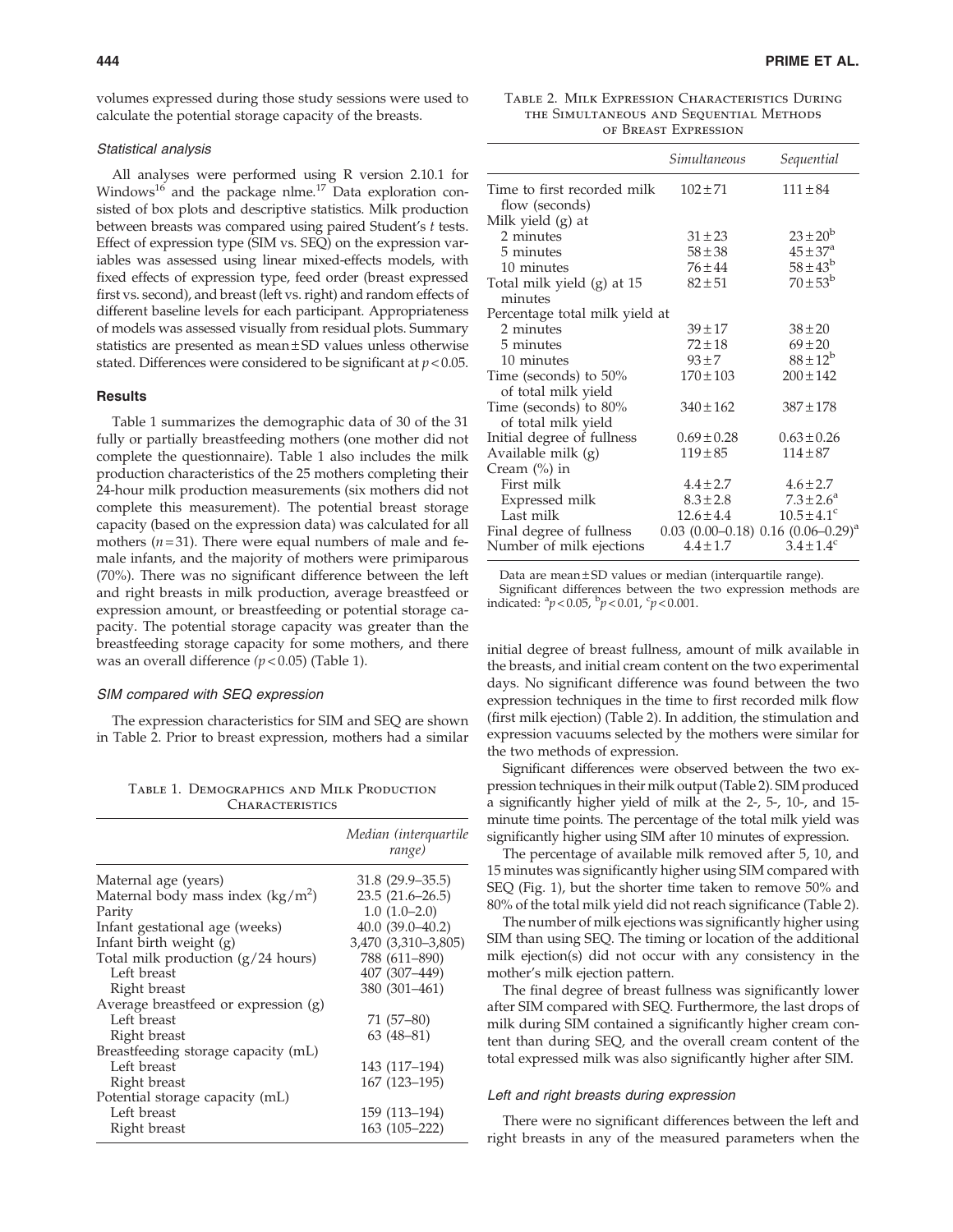

FIG. 1. Percentage of available milk removed after 2, 5, 10, and 15 minutes of expression during use of the simultaneous (dark gray) and sequential (light gray) techniques  $(n=31)$ . Significant differences were identified using linear mixed effects modeling and are indicated:  $\frac{*p}{<}0.05$ ,  $\frac{*p}{<}0.01$ .

breasts were expressed simultaneously (SIM data only). When comparing all breasts (SIM and SEQ data combined) for left and right breast differences, the only significant difference in milk output measurements was the milk yield after 5 minutes of expression (left,  $46 \pm 31$  g; right,  $57 \pm 44$  g [ $p < 0.05$ ]).

When only analyzing the SEQ data, significant differences were found between the left and right breasts in the time since last breastfeed (left,  $2.7 \pm 1.4$  hours; right,  $3.3 \pm 1.4$  hours [ $p$  < 0.05]), the number of milk ejections (left,  $3.7 \pm 1.4$ ; right,  $3.1 \pm 1.4$  [ $p < 0.05$ ]), the milk yield at 5 minutes (left,  $37 \pm 25$  g; right,  $53 \pm 45$  g [ $p < 0.05$ ]), and the percentage of total milk yield at 5 minutes (left,  $63 \pm 21\%$ ; right,  $75 \pm 18\%$  [ $p < 0.05$ ]).

Differences between the left and right breasts were accounted for in the modeling used to compare the two expression methods and order of sequential breasts. All significant differences reported remained significant regardless of these breast differences.

#### Breast order during sequential expression

The expression characteristics for the breast expressed first and second are shown in Table 3. There was a difference between the first and second breast for SEQ in the initial degree of fullness of the breast, yet no difference was observed in the time since last breastfeed for the breast expressed first  $(3.1 \pm 1.4$  hours) and second  $(2.9 \pm 1.4$  hours). Furthermore, there was a difference ( $p < 0.01$ ) between the vacuum chosen for the stimulation pattern between the breast expressed first  $(-102 \pm 34 \text{ mm Hg})$  and second  $(-123 \pm 46 \text{ mm Hg})$ ; however, no significant difference was observed for the expression vacuum chosen for the breast expressed first  $(-188 \pm 60 \text{ mm})$ Hg) and second  $(-202 \pm 52 \text{ mm Hg}).$ 

There were significant differences in the expression characteristics between the breasts according to the order in which they were expressed (first/second) that were not affected by differences between the left and right breast or by differing initial degrees of breast fullness. The percentage of total milk yield removed at 5 and 10 minutes was higher in the first breast, and the time to reach 50% and 80% of the total milk yield was shorter for the first breast expressed (Table 3). No differences were observed in the total milk yield, the percentage of available milk removed at any time point, the

| TABLE 3. MILK EXPRESSION CHARACTERISTICS         |
|--------------------------------------------------|
| FOR THE BREAST EXPRESSED FIRST AND SECOND        |
| USING THE SEOUENTIAL METHOD OF BREAST EXPRESSION |

|                                               | First           | Second                     |
|-----------------------------------------------|-----------------|----------------------------|
| Time to first recorded milk<br>flow (seconds) | $116 \pm 75$    | $109 \pm 92$               |
| Milk yield (g) at                             |                 |                            |
| 2 minutes                                     | $26 \pm 23$     | $20 \pm 17$                |
| 5 minutes                                     | $51 \pm 41$     | $39 \pm 33$                |
| 10 minutes                                    | $63 \pm 48$     | $54 \pm 38$                |
| Total milk yield (g) at 15 min                | $74 \pm 60$     | $65 \pm 46$                |
| Percentage total milk yield at                |                 |                            |
| 2 minutes                                     | $40 \pm 19$     | $35 + 22$                  |
| 5 minutes                                     | 75 ± 17         | $62 \pm 22^{\rm b}$        |
| 10 minutes                                    | $92 + 7$        | $85 \pm 14^{\circ}$        |
| Time (seconds) to 50%                         | $153 \pm 85$    | $246 \pm 170^{\rm b}$      |
| of total milk yield                           |                 |                            |
| Time (seconds) to 80%                         | $338 \pm 145$   | $437 \pm 197$ <sup>a</sup> |
| of total milk yield                           |                 |                            |
| Initial degree of fullness                    | $0.71 \pm 0.27$ | $0.56 \pm 0.23^{\circ}$    |
| Available milk (g)                            | $128 \pm 98$    | $100 \pm 73$               |
| Percentage available                          | $62 \pm 25$     | $70 + 28$                  |
| milk at 15 minutes                            |                 |                            |
| Cream $(\%)$ in                               |                 |                            |
| First milk                                    | $4.1 \pm 3.0$   | $5.1 \pm 2.3$              |
| Expressed milk                                | $7.4 \pm 3.0$   | $7.2 \pm 2.3$              |
| Last milk                                     | $10.1 \pm 4.5$  | $10.8 \pm 3.7$             |
| Final degree of fullness                      | 0.25            | 0.17                       |
|                                               | $(0.08 - 0.34)$ | $(0.04 - 0.24)$            |
| Number of milk ejections                      | $3.3 \pm 1.5$   | $3.5 \pm 1.4$              |

Results are mean  $\pm$  SD values or median (interquartile range). Significant differences between the first and second breasts are indicated:  ${}^{a}p$  < 0.05,  ${}^{b}p$  < 0.01.

cream content of the last drops of milk, or the final degree of breast fullness.

## Discussion

Our results confirm a significant benefit for mothers in both efficiency and efficacy of breast expression using the SIM compared with the SEQ technique when using an electric breast pump. Furthermore, we were able to identify a potential mechanism for this advantage: an increase in the measured number of milk ejections (Table 2). Moreover, the improved efficacy of SIM expression resulted in milk that had a higher cream content compared with SEQ expression (Table 2). Given the close relationship between the cream content and the energy content of milk, $14$  the milk yielded by SIM will have a higher energy content than that yielded by SEQ.

The efficiency of breast expression can be assessed by measuring, at intervals during expression, the milk yield, the percentage of total milk yield, and the percentage of available milk removed (higher is more efficient) and/or the time taken to reach 50% and 80% of the total milk yield (shorter is more efficient). SIM improved the efficiency of breast expression, shown by a higher milk yield at 2, 5, and 10 minutes, a higher percentage of total milk yield at 10 minutes (Table 2), and a higher percentage of available milk removed at 5, 10, and 15 minutes after first milk ejection (Fig. 1). The time taken to remove 50% and 80% of the total milk yield using SIM tended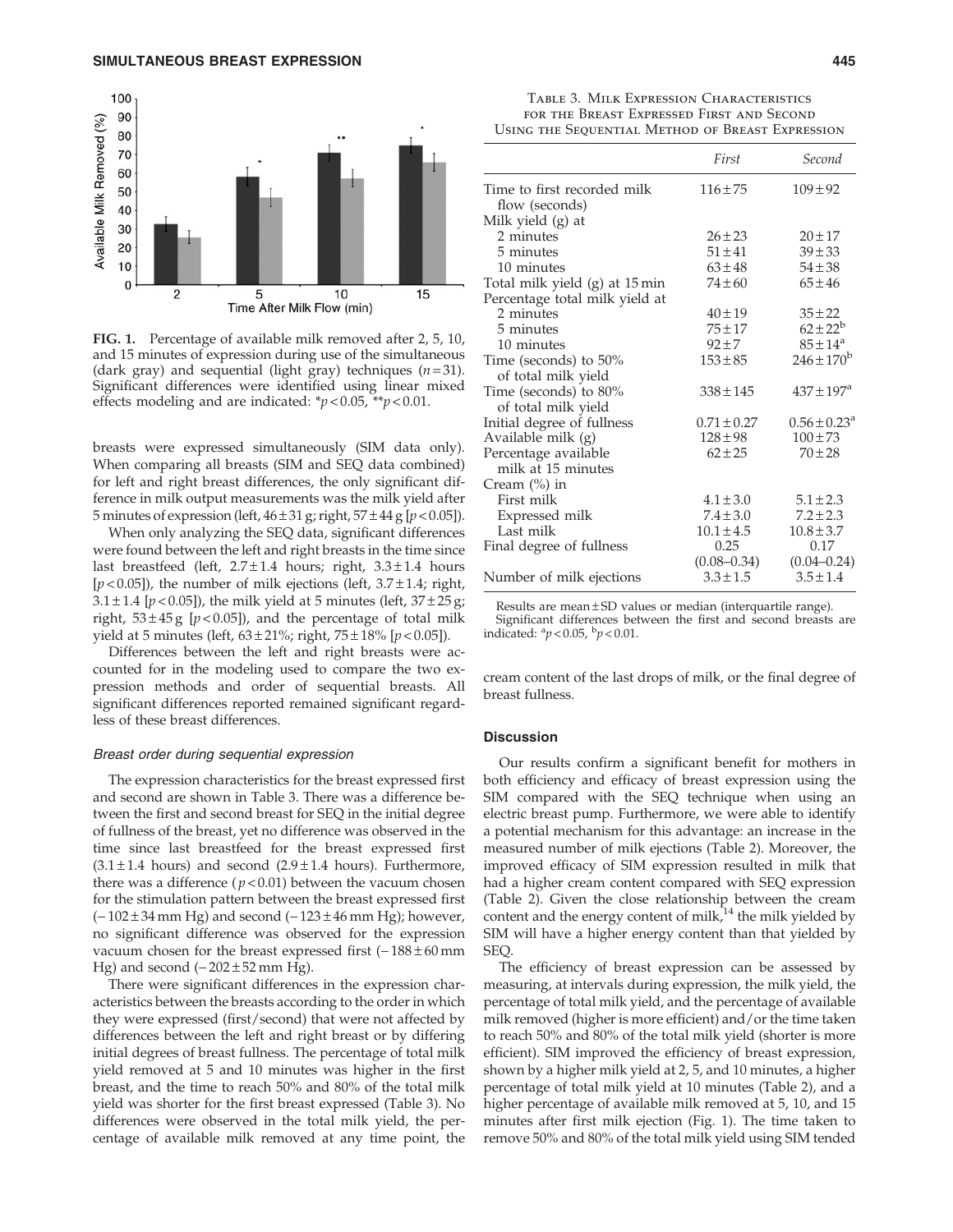to be shorter than SEQ, although this did not reach statistical significance ( $p = 0.129$  and  $p = 0.095$ , respectively). In addition, using SIM saves the mother time compared with using SEQ, as noted in previous studies.<sup>4,6-8,18</sup>

The efficacy of breast expression can be assessed by measuring the total milk yield or, preferably, the percentage of available milk removed. This controls for mothers having vastly different milk productions<sup>10</sup> and for each mother having a different degree of fullness before each pumping session. In addition, measurement of the cream content of the last milk expressed indicates how well the breast has been drained.<sup>19</sup>

SIM expression for 15 minutes yielded more milk than SEQ expression of each breast for 15 minutes. This supports the results of Jones et al.,<sup>7</sup> who showed a significantly higher yield of milk after SIM compared with SEQ when the duration of expression was not limited. We also showed that more milk was removed after 5 minutes during SIM compared than SEQ, similar to the results of Auerbach.<sup>8</sup> The lack of consistency in the results of previous studies is likely due to the output measures used to indicate efficacy. These studies recorded the mean weekly or daily milk output of mothers of premature infants4–6 and found trends for milk yield to be higher for mothers using SIM, but the differences were not significant.

Our study showed that the percentage of available milk removed was higher using SIM. In fact, 75% of the available milk was removed during SIM, compared with 66% during SEQ (Fig. 1). This percentage for SIM is also higher than that measured in previous studies in which only one breast was pumped.<sup>15,20</sup> Studies also show the healthy breastfeeding baby on average removes 67% of the available milk.10 This highlights that SIM will increase breast drainage and stimulate a higher rate of milk synthesis, $^{21}$  giving the mother a greater chance of increasing her milk supply. In addition, we found that the last milk collected from SIM was of a higher cream content than the last milk collected from SEQ, further supporting superior drainage of the breast.

A higher number of milk ejections was observed using SIM, yet the time until the first milk ejection occurred was not different. This implies that stimulation of both nipples at the same time does not lead to a shorter time to first milk ejection, but does stimulate the mother to have an extra milk ejection during the 15-minute expression period. For the first time, this finding allows us to understand a possible mechanism for the increased efficiency and efficacy measured with SIM. The basis for this mechanism can also be supported by previous findings that the amount of milk removed from the breast by a breastfeeding infant is related to the number of milk ejections, irrespective of the time taken for the breastfeed.<sup>22</sup> Previous studies have investigated differences in prolactin levels between SIM and SEQ as a possible mechanism for increased milk production. Results remain inconclusive, with one study finding an increase in prolactin, $9$  and others finding no difference.<sup>4</sup> However, it has been shown that although prolactin is required for milk production, increased concentrations are not associated with increased milk production.<sup>23</sup>

This is the first time that the pattern of milk ejections during breast expression has been shown to differ within a mother. Previous research has demonstrated that mothers have a repeatable pattern of milk ejection at repeated simultaneous breast expression sessions from 1 to 9 months of lactation<sup>24</sup> and that this pattern does not change with differing breastshield sizes. $25$  The current study showed that the pattern of milk ejections does differ with expression methods. Mothers had a different number of milk ejections between SIM and SEQ without reportable consistency in the timing of the milk ejections, with some changes occurring early in the session and some later. Further investigation is required to characterize the differences in the milk ejection patterns observed.

To further investigate reasons why SEQ was less efficacious, we compared the breast that was expressed first during SEQ with the breast that was expressed second. For the breast expressed first there was a shorter time to reach 50% and 80% of the total milk yield and a higher milk yield at 5 and 10 minutes than the breast expressed second (Table 3). However, no differences were observed in any measures of overall milk yield and efficacy, indicating that expression from the first breast was significantly more efficient compared with the second breast, but the efficacy after 15 minutes was similar.

The reasons for the difference between the efficiency of the first and second breasts have not been determined; however, it can be speculated that after experiencing exposure to, and response to, systemic oxytocin for 15 minutes, the response of the breast expressed second is diminished during the early minutes of expression. Because it is known that the first two milk ejections contribute the largest proportion of milk, $15,26$ this diminished response would have a significant effect on efficiency of expression. However, when pumping was continued for a total of 15 minutes, the breast expressed second reached the same total milk yield. Our results indicate that although expressing for only 10 minutes from the first breast removes more than 90% of the milk that will be yielded from that breast, longer expression durations are required to reach the same milk output for the second breast. It can also be speculated that including a break between expressing the first and second breasts may eliminate the lower efficiency measured in this study, but this remains to be investigated. During breastfeeding, infants taking paired breastfeedings feed from the breasts sequentially (unless the mother is simultaneously feeding twins). When breastfeedings are paired, the amount of milk removed from the second breast by the infant is the same as the first breast if the second breast is the more productive breast, and less if the second breast is the less productive breast.<sup>10</sup> This may be a result not only of the infant's appetite but also of the slower release of milk from the second breast.

Differences between the left and right breasts in the milk yield and percentage of total milk yield after 5 minutes of expression were found during SEQ even though neither the degree of breast fullness nor the amount of available milk differed between the breasts. Differences between the left and right breasts of individual mothers are common for overall milk outputs during expression.<sup>27,28</sup> Anecdotally, many mothers will indicate that their baby prefers a particular breast, and, indeed, differences between left and right breasts have been observed during breastfeeding<sup>10</sup> and in short-term rates of milk synthesis. $2^3$  These differences between the breasts were not observed during SIM, indicating that SIM expression improves the efficiency of expression of the breast that was less efficient during SEQ. These results indicate that mothers should opt for SIM expression where possible, not only for the advantages of milk yield and time saving, but also for the advantage of optimizing milk removal from both breasts. Furthermore, the results imply that breastfeeding